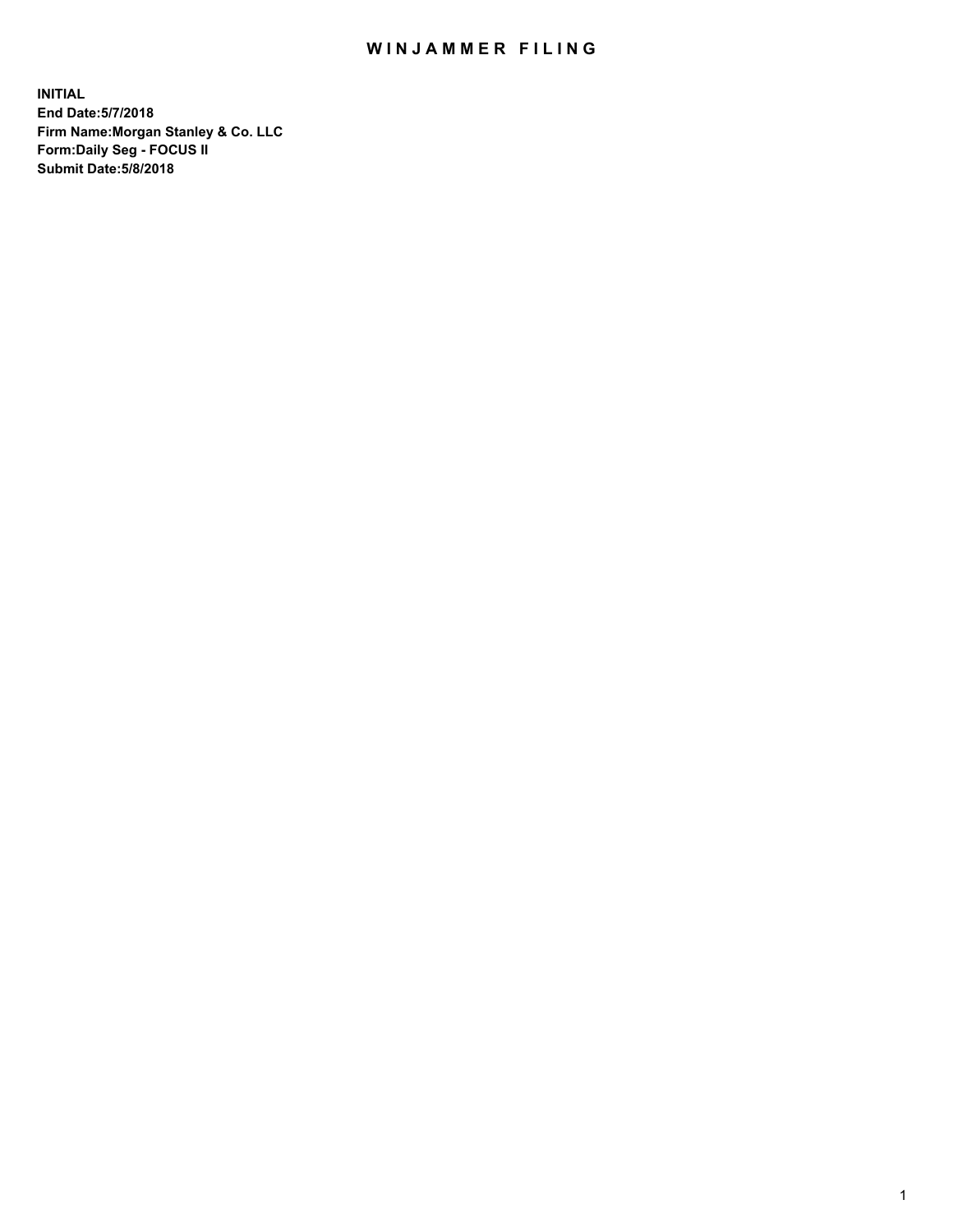## **INITIAL End Date:5/7/2018 Firm Name:Morgan Stanley & Co. LLC Form:Daily Seg - FOCUS II Submit Date:5/8/2018 Daily Segregation - Cover Page**

| Name of Company<br><b>Contact Name</b><br><b>Contact Phone Number</b><br><b>Contact Email Address</b>                                                                                                                                                                                                                          | Morgan Stanley & Co. LLC<br>Ikram Shah<br>212-276-0963<br>lkram.shah@morganstanley.com |
|--------------------------------------------------------------------------------------------------------------------------------------------------------------------------------------------------------------------------------------------------------------------------------------------------------------------------------|----------------------------------------------------------------------------------------|
| FCM's Customer Segregated Funds Residual Interest Target (choose one):<br>a. Minimum dollar amount: ; or<br>b. Minimum percentage of customer segregated funds required:%; or<br>c. Dollar amount range between: and; or<br>d. Percentage range of customer segregated funds required between: % and %.                        | 280,000,000<br>0 <sub>0</sub><br>00                                                    |
| FCM's Customer Secured Amount Funds Residual Interest Target (choose one):<br>a. Minimum dollar amount: ; or<br>b. Minimum percentage of customer secured funds required:%; or<br>c. Dollar amount range between: and; or<br>d. Percentage range of customer secured funds required between:% and%.                            | 140,000,000<br>0 <sub>0</sub><br>0 <sub>0</sub>                                        |
| FCM's Cleared Swaps Customer Collateral Residual Interest Target (choose one):<br>a. Minimum dollar amount: ; or<br>b. Minimum percentage of cleared swaps customer collateral required:% ; or<br>c. Dollar amount range between: and; or<br>d. Percentage range of cleared swaps customer collateral required between:% and%. | 92,000,000<br>0 <sub>0</sub><br>0 <sub>0</sub>                                         |

Attach supporting documents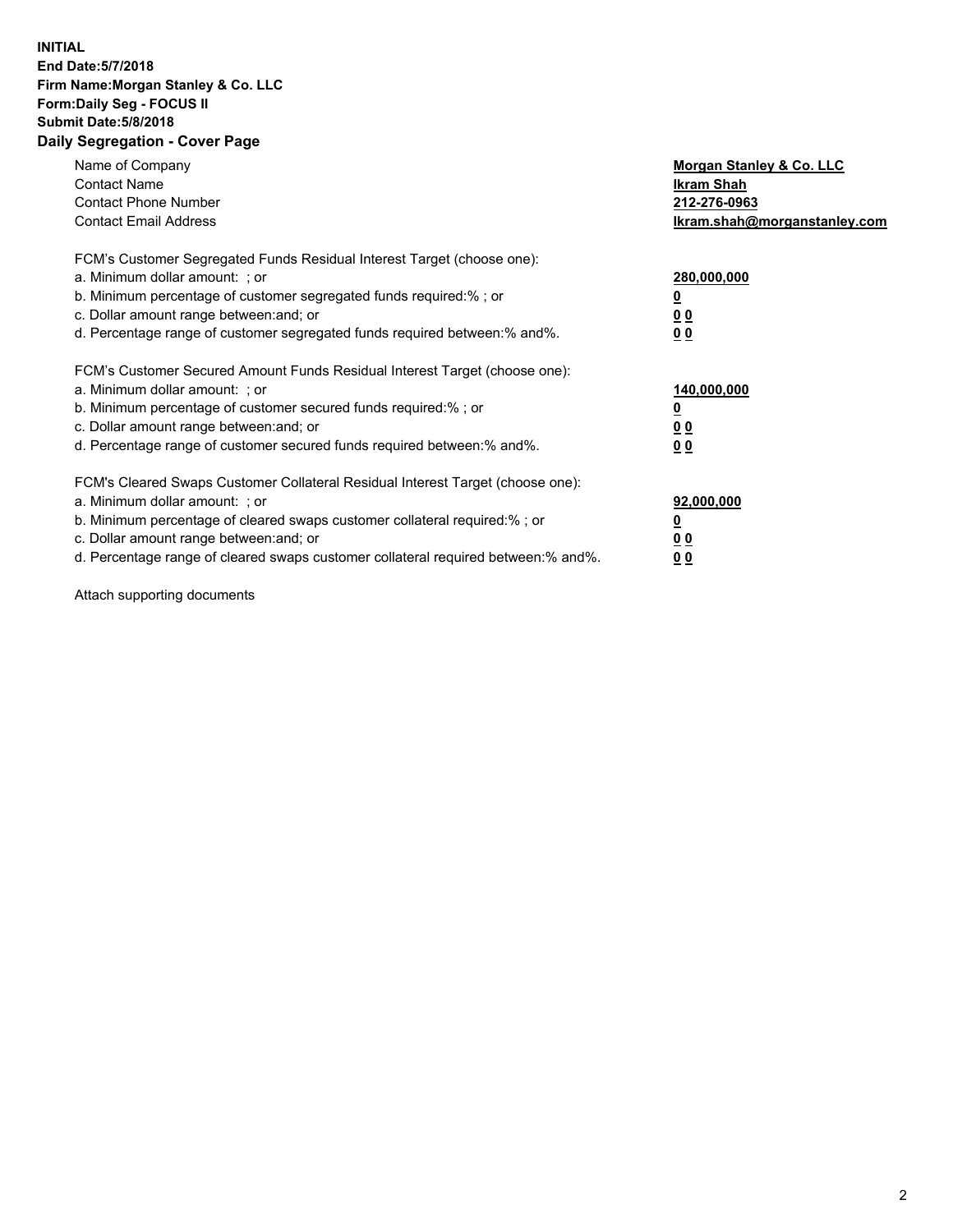## **INITIAL End Date:5/7/2018 Firm Name:Morgan Stanley & Co. LLC Form:Daily Seg - FOCUS II Submit Date:5/8/2018**

**Daily Segregation - Secured Amounts** Foreign Futures and Foreign Options Secured Amounts Amount required to be set aside pursuant to law, rule or regulation of a foreign government or a rule of a self-regulatory organization authorized thereunder 1. Net ledger balance - Foreign Futures and Foreign Option Trading - All Customers A. Cash **3,156,809,224** [7315] B. Securities (at market) **2,156,154,348** [7317] 2. Net unrealized profit (loss) in open futures contracts traded on a foreign board of trade **489,602,232** [7325] 3. Exchange traded options a. Market value of open option contracts purchased on a foreign board of trade **22,358,257** [7335] b. Market value of open contracts granted (sold) on a foreign board of trade **-24,620,886** [7337] 4. Net equity (deficit) (add lines 1. 2. and 3.) **5,800,303,175** [7345] 5. Account liquidating to a deficit and account with a debit balances - gross amount **24,679,438** [7351] Less: amount offset by customer owned securities **-24,030,318** [7352] **649,120** [7354] 6. Amount required to be set aside as the secured amount - Net Liquidating Equity Method (add lines 4 and 5) 7. Greater of amount required to be set aside pursuant to foreign jurisdiction (above) or line 6. FUNDS DEPOSITED IN SEPARATE REGULATION 30.7 ACCOUNTS 1. Cash in banks A. Banks located in the United States **107,560,335** [7500] B. Other banks qualified under Regulation 30.7 **1,132,980,520** [7520] **1,240,540,855** 2. Securities A. In safekeeping with banks located in the United States **344,493,956** [7540] B. In safekeeping with other banks qualified under Regulation 30.7 **0** [7560] **344,493,956** [7570] 3. Equities with registered futures commission merchants A. Cash **5,477,234** [7580] B. Securities **0** [7590] C. Unrealized gain (loss) on open futures contracts **604,208** [7600] D. Value of long option contracts **0** [7610] E. Value of short option contracts **0** [7615] **6,081,442** [7620] 4. Amounts held by clearing organizations of foreign boards of trade A. Cash **0** [7640] B. Securities **0** [7650] C. Amount due to (from) clearing organization - daily variation **0** [7660] D. Value of long option contracts **0** [7670]

- 
- 5. Amounts held by members of foreign boards of trade
	-
	-
	- C. Unrealized gain (loss) on open futures contracts **488,998,024** [7720]
	- D. Value of long option contracts **22,358,257** [7730]
	-
- 6. Amounts with other depositories designated by a foreign board of trade **0** [7760]
- 7. Segregated funds on hand **0** [7765]
- 8. Total funds in separate section 30.7 accounts **5,992,099,000** [7770]
- 9. Excess (deficiency) Set Aside for Secured Amount (subtract line 7 Secured Statement Page 1 from Line 8)
- 10. Management Target Amount for Excess funds in separate section 30.7 accounts **140,000,000** [7780]
- 11. Excess (deficiency) funds in separate 30.7 accounts over (under) Management Target **51,146,705** [7785]

**0** [7305]

**5,800,952,295** [7355]

## **5,800,952,295** [7360]

[7530]

E. Value of short option contracts **0** [7675] **0** [7680]

 A. Cash **2,102,586,959** [7700] B. Securities **1,811,660,393** [7710] E. Value of short option contracts **-24,620,886** [7735] **4,400,982,747** [7740] **191,146,705** [7380]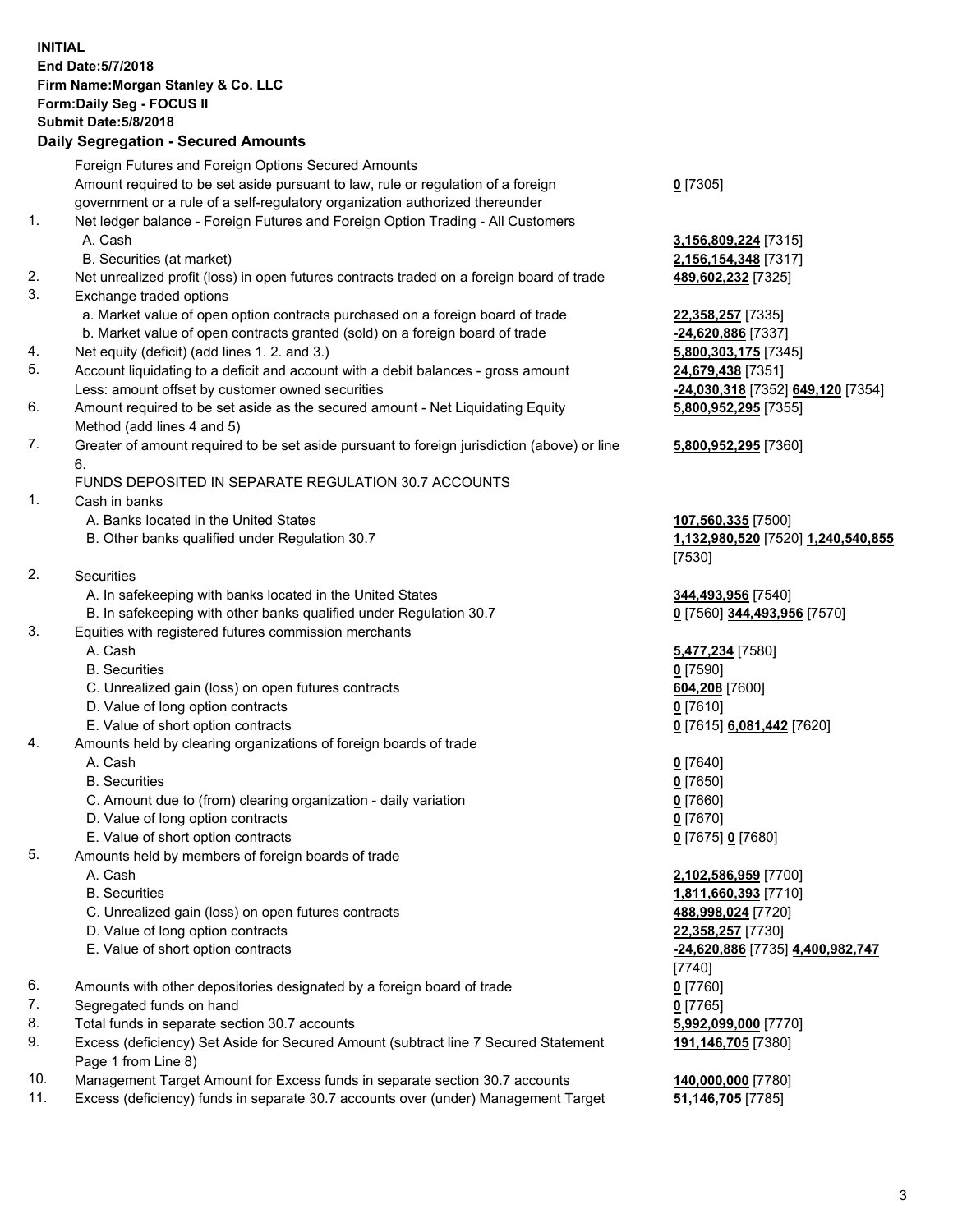**INITIAL End Date:5/7/2018 Firm Name:Morgan Stanley & Co. LLC Form:Daily Seg - FOCUS II Submit Date:5/8/2018 Daily Segregation - Segregation Statement** SEGREGATION REQUIREMENTS(Section 4d(2) of the CEAct) 1. Net ledger balance A. Cash **10,489,037,653** [7010] B. Securities (at market) **5,197,036,804** [7020] 2. Net unrealized profit (loss) in open futures contracts traded on a contract market **-156,855,824** [7030] 3. Exchange traded options A. Add market value of open option contracts purchased on a contract market **432,610,924** [7032] B. Deduct market value of open option contracts granted (sold) on a contract market **-646,208,292** [7033] 4. Net equity (deficit) (add lines 1, 2 and 3) **15,315,621,265** [7040] 5. Accounts liquidating to a deficit and accounts with debit balances - gross amount **210,227,357** [7045] Less: amount offset by customer securities **-207,579,245** [7047] **2,648,112** [7050] 6. Amount required to be segregated (add lines 4 and 5) **15,318,269,377** [7060] FUNDS IN SEGREGATED ACCOUNTS 7. Deposited in segregated funds bank accounts A. Cash **4,119,314,685** [7070] B. Securities representing investments of customers' funds (at market) **0** [7080] C. Securities held for particular customers or option customers in lieu of cash (at market) **1,263,610,989** [7090] 8. Margins on deposit with derivatives clearing organizations of contract markets A. Cash **6,425,994,146** [7100] B. Securities representing investments of customers' funds (at market) **0** [7110] C. Securities held for particular customers or option customers in lieu of cash (at market) **3,933,425,815** [7120] 9. Net settlement from (to) derivatives clearing organizations of contract markets **115,424,880** [7130] 10. Exchange traded options A. Value of open long option contracts **432,610,924** [7132] B. Value of open short option contracts **-646,208,292** [7133] 11. Net equities with other FCMs A. Net liquidating equity **5,790,520** [7140] B. Securities representing investments of customers' funds (at market) **0** [7160] C. Securities held for particular customers or option customers in lieu of cash (at market) **0** [7170] 12. Segregated funds on hand **0** [7150] 13. Total amount in segregation (add lines 7 through 12) **15,649,963,667** [7180] 14. Excess (deficiency) funds in segregation (subtract line 6 from line 13) **331,694,290** [7190]

- 15. Management Target Amount for Excess funds in segregation **280,000,000** [7194]
- 16. Excess (deficiency) funds in segregation over (under) Management Target Amount Excess

**51,694,290** [7198]